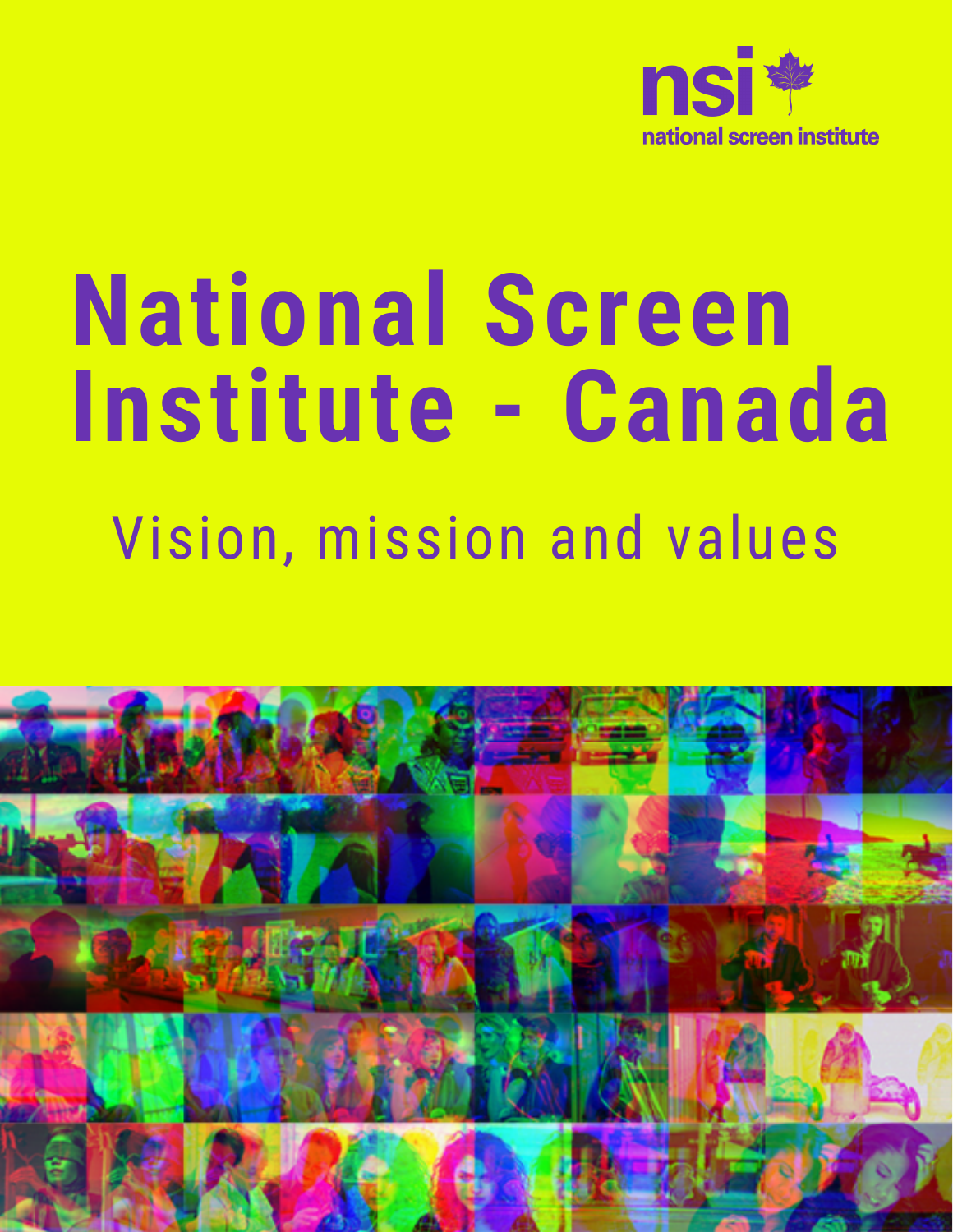# **0 2**

#### **OVERVIEW**

Propelled by a visionary network of donors, private and public organizations, board members and staff, the National Screen Institute - Canada (NSI) supports creators from across Canada to tell unforgettable stories. Through industry-informed training and mentoring in film, television and digital media, students and alumni find their voice and place on the global stage, inspiring us to shape a better world.

Since 1986, more than a thousand students have honed their storytelling skills at the National Screen Institute. In a 2018 alumni survey, 91% of respondents reported working in the industry.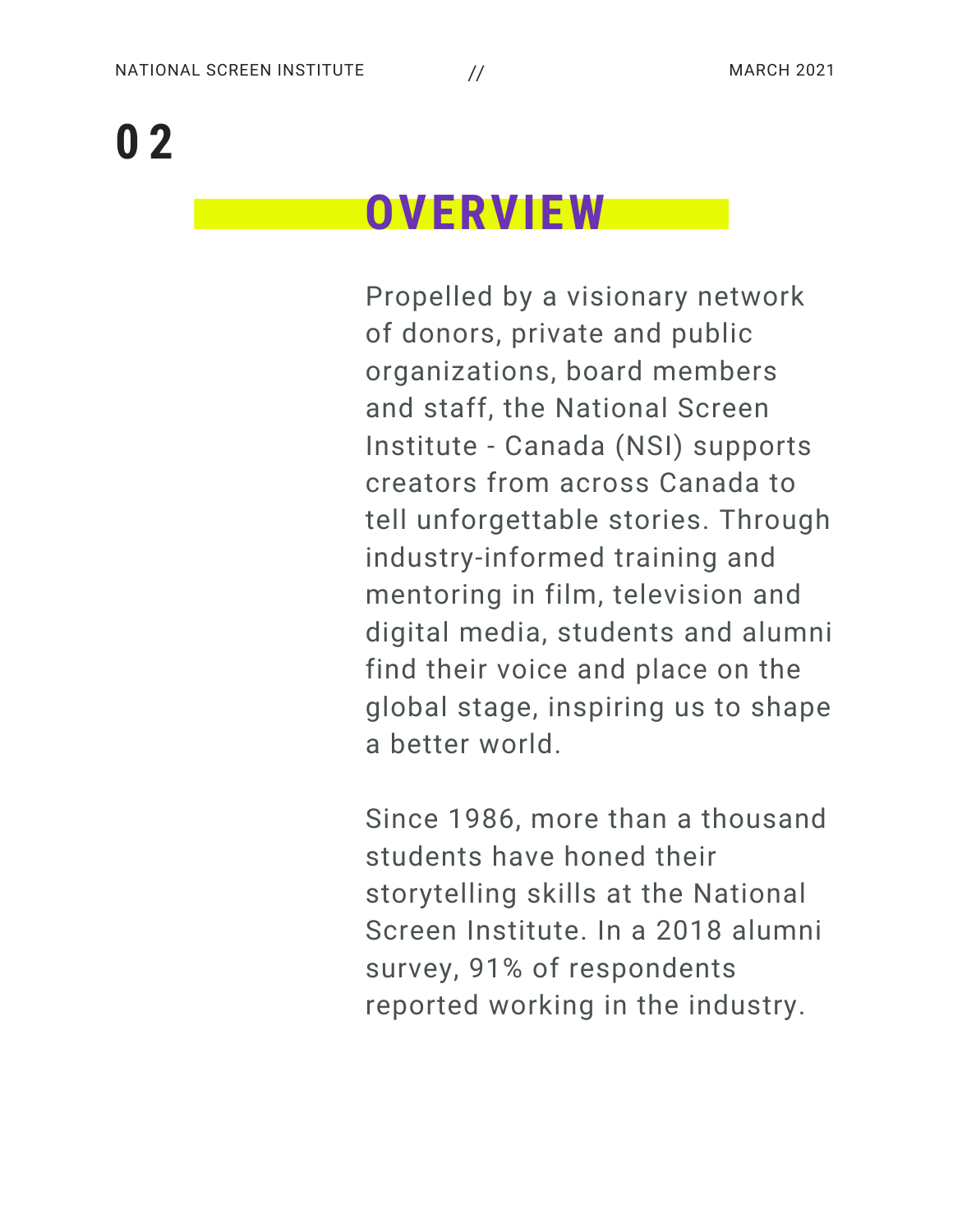# **0 3**

#### **VISION**

Storytellers create a culturally equitable world.

## **MISSION**

Through inclusive, customized training and mentorship, that National Screen Institute supports creators to change the world through the power of story.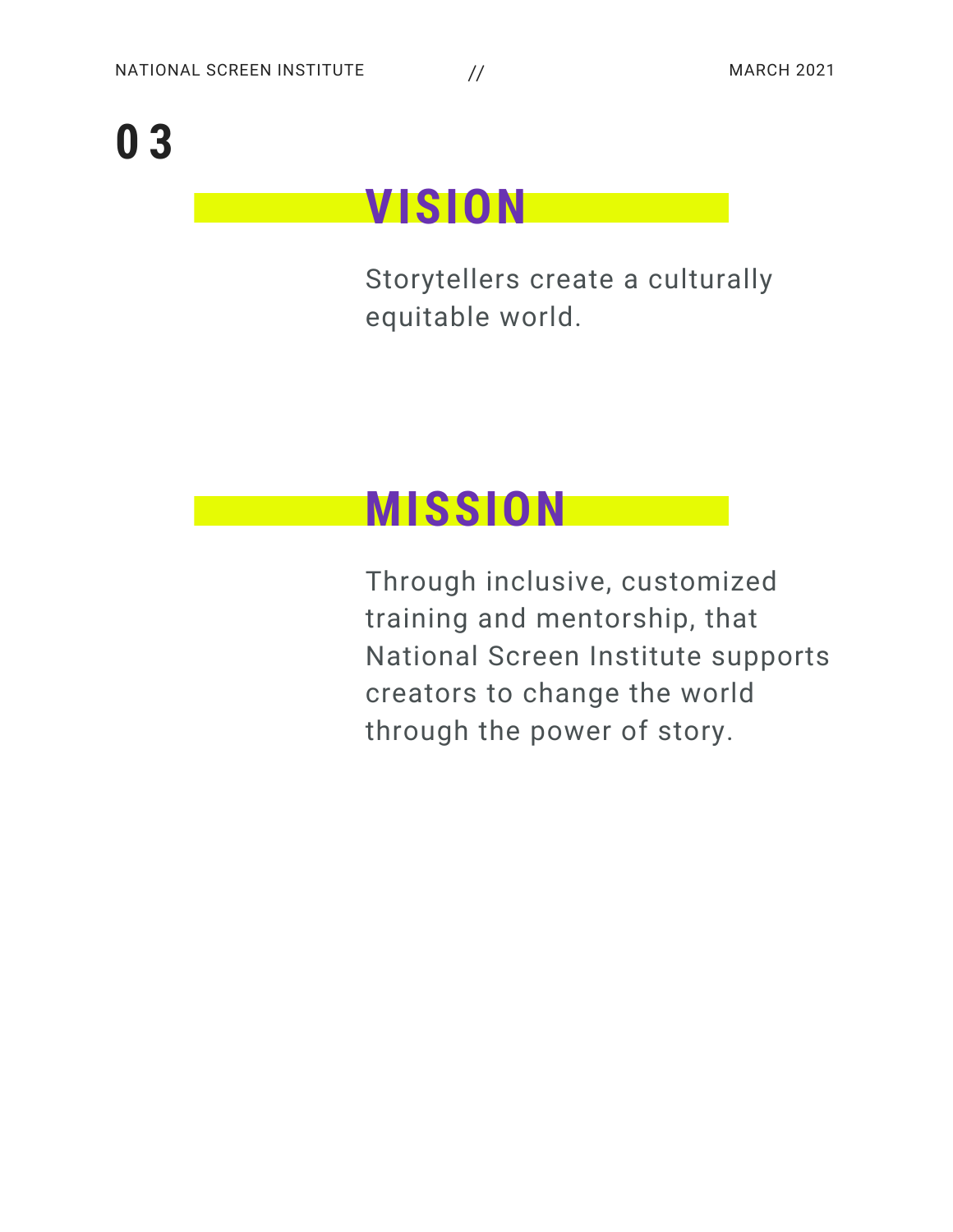## **VALUES**

*Space to encourage learning and growth*: We believe every storyteller should be given the space to learn, grow, and make mistakes in a supportive and safe environment.

*Underrepresented voices matter*:

We are committed to training participants from a diverse community of voices including Black, Indigenous, People of Colour, women, lesbian, gay, bisexual, transgender, queer or questioning and two-spirit (LGBTQ2S+), people with disabilities, those outside large urban centres, those from regional and remote areas, and various religious groups.

*Passionate about stories*: Stories have the power to change the world.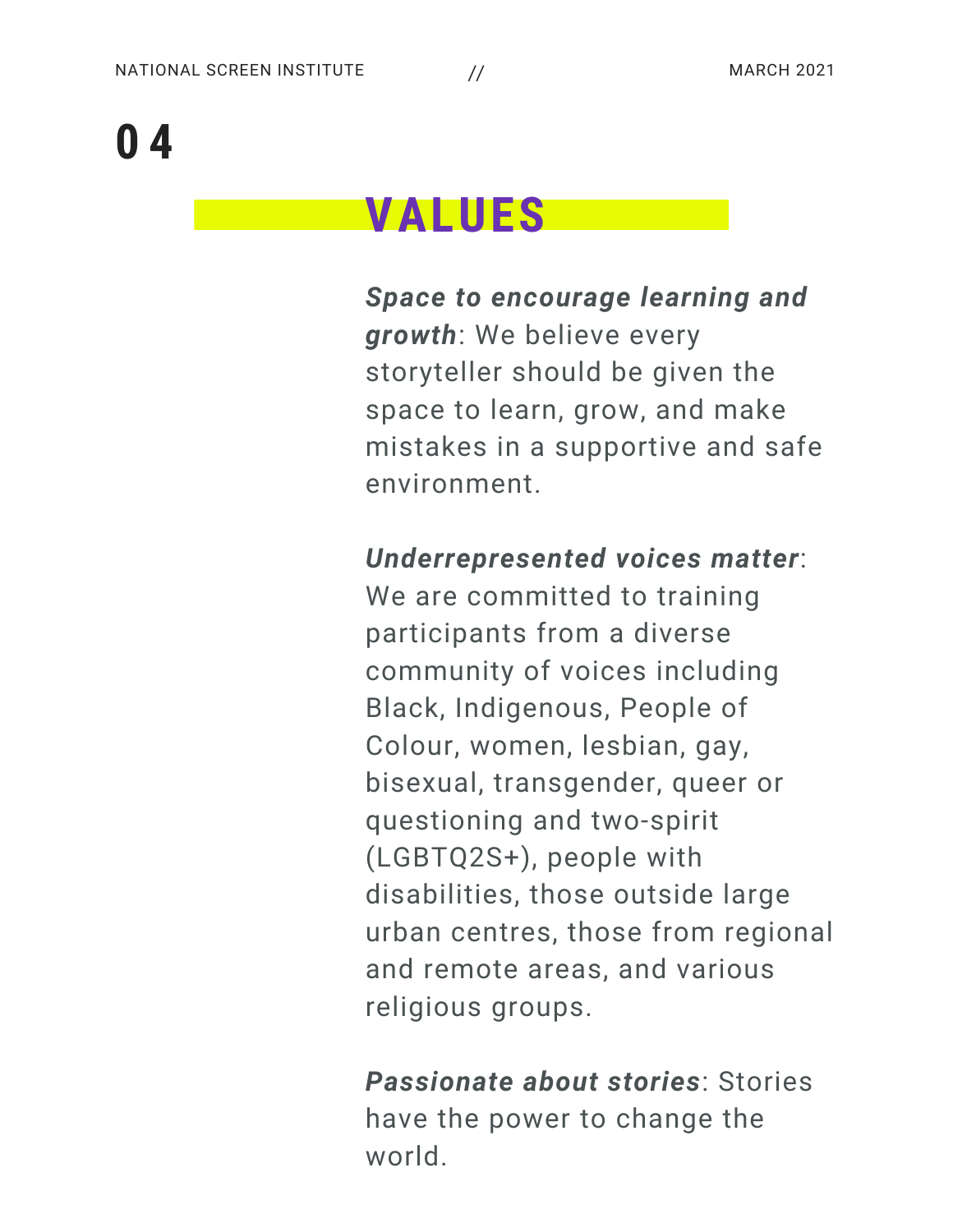

*Power in partnerships*: We recognize the power in partnerships to build bridges and foster growth, success and development.

*Others drive us to serve*: We work in service of others and commit to doing so with honesty, integrity and a drive to do better.

*Responsive to market trends*: We are responsive to and in tune with domestic and international market trends to deliver relevant, marketdriven programs.

*Training that's accessible*: We provide accessible, world-class training to storytellers who represent true creative diversity through gender, race, ethnicity, geography and experience.